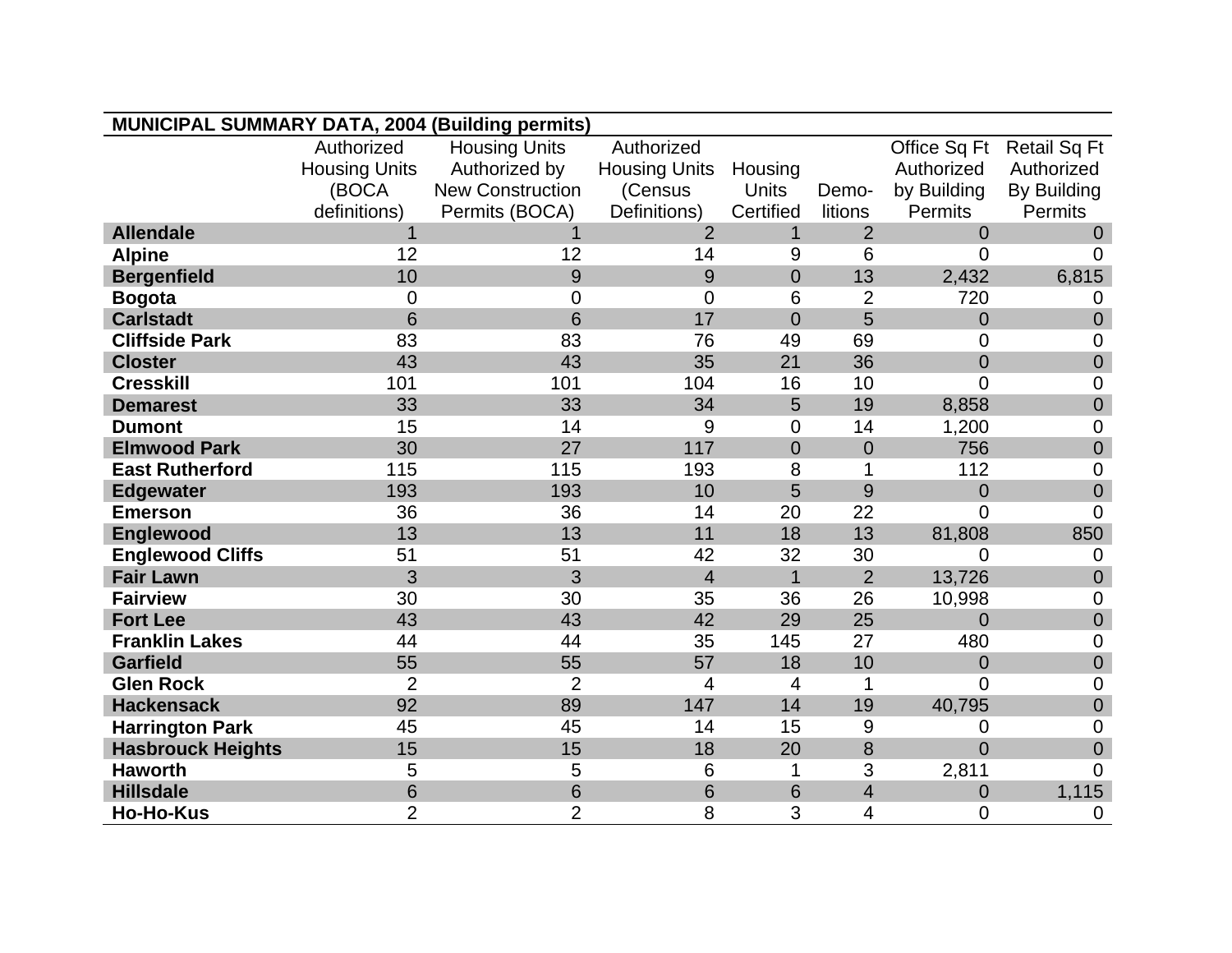| Leonia                  | $\overline{2}$ | $\overline{2}$ | 1              | 1              | $\overline{0}$  | $\overline{0}$ | $\overline{0}$ |
|-------------------------|----------------|----------------|----------------|----------------|-----------------|----------------|----------------|
| <b>Little Ferry</b>     | $\overline{4}$ | 3              | 1              | 1              | $\overline{4}$  | 728            | 0              |
| Lodi                    | 55             | 55             | 54             | 35             | 10              | 4,888          | 5,016          |
| Lyndhurst               | 189            | 189            | 14             | 9              | $6\phantom{1}6$ | 213,151        | 0              |
| <b>Mahwah</b>           | 29             | 29             | 31             | 29             | 5               | 43,290         | 10,488         |
| <b>Maywood</b>          |                |                | 1              | 1              | $\overline{2}$  | 769            | 0              |
| <b>Midland Park</b>     | $\overline{7}$ | $\overline{7}$ | 18             | 165            | $\overline{2}$  | $\overline{0}$ | $\overline{0}$ |
| <b>Montvale</b>         | 4              | 4              | 11             | 15             | 1               | 750            | 0              |
| <b>Moonachie</b>        | 6              | 5              | $\overline{4}$ | 5              | $\overline{2}$  | $\overline{0}$ | $\mathbf 0$    |
| <b>New Milford</b>      | 12             | 12             | 12             | 9              | 10              | 0              | 0              |
| <b>North Arlington</b>  | 13             | 13             | 13             | 20             | $\overline{2}$  | 13,600         | $\overline{0}$ |
| <b>Northvale</b>        | 4              | 4              | 8              | 4              | $\overline{2}$  | 0              | 0              |
| <b>Norwood</b>          | 14             | 14             | 21             | 16             | 12              | $\overline{0}$ | $\overline{0}$ |
| <b>Oakland</b>          | 9              | 9              | 8              | 26             | $\mathbf 0$     | 910            | 0              |
| <b>Old Tappan</b>       | 29             | 27             | 23             | 6              | 18              | 1,815          | $\mathbf 0$    |
| <b>Oradell</b>          | 5              | 5              | 6              | $\overline{2}$ | $\overline{4}$  | 3,429          | $\overline{0}$ |
| <b>Palisades Park</b>   | 331            | 329            | 255            | 111            | 49              | 102,662        | $\overline{0}$ |
| <b>Paramus</b>          | 36             | 36             | 36             | 27             | 30              | 0              | 20,628         |
| <b>Park Ridge</b>       | 22             | 21             | 17             | 18             | 20              | 13,171         | $\overline{0}$ |
| Ramsey                  | 11             | 9              | 12             | 12             | 5               | 4,980          | 0              |
| <b>Ridgefield</b>       | 28             | 28             | 32             | 27             | 22              | $\overline{0}$ | $\mathbf 0$    |
| <b>Ridgefield Park</b>  | 81             | 80             | $\overline{0}$ | $\overline{2}$ | $\overline{2}$  | 0              | 0              |
| Ridgewood               | 17             | 15             | 17             | 11             | 12              | 5,380          | $\overline{0}$ |
| <b>River Edge</b>       | 4              | 4              | 8              | $\overline{2}$ | 3               | 0              | $\mathbf 0$    |
| <b>River Vale</b>       | 13             | 13             | $\overline{4}$ | 5              | 11              | $\overline{0}$ | $\mathbf 0$    |
| <b>Rochelle Park</b>    | 35             | 35             | 67             | $\overline{2}$ | $\mathbf 0$     | 21,328         | 0              |
| <b>Rockleigh</b>        | 1              | $\mathbf{1}$   | $\overline{0}$ | $\overline{0}$ | $\overline{0}$  | $\overline{0}$ | $\overline{0}$ |
| <b>Rutherford</b>       | $\overline{7}$ | 4              | 4              | 5              | 3               | 0              | $\overline{0}$ |
| <b>Saddle Brook</b>     | 71             | 71             | 79             | 24             | 6               | 4,612          | $\overline{0}$ |
| <b>Saddle River</b>     | 17             | 17             | 18             | 6              | 11              | $\overline{0}$ | $\mathbf 0$    |
| <b>South Hackensack</b> | $\overline{7}$ | 6              | $\overline{4}$ | $\overline{4}$ | 1               | 994            | $\mathbf 0$    |
| <b>Teaneck</b>          | 20             | 20             | 19             | 181            | 8               | 1,369          | 0              |
| <b>Tenafly</b>          | 38             | 37             | 89             | 35             | 20              | 12,750         | $\overline{0}$ |